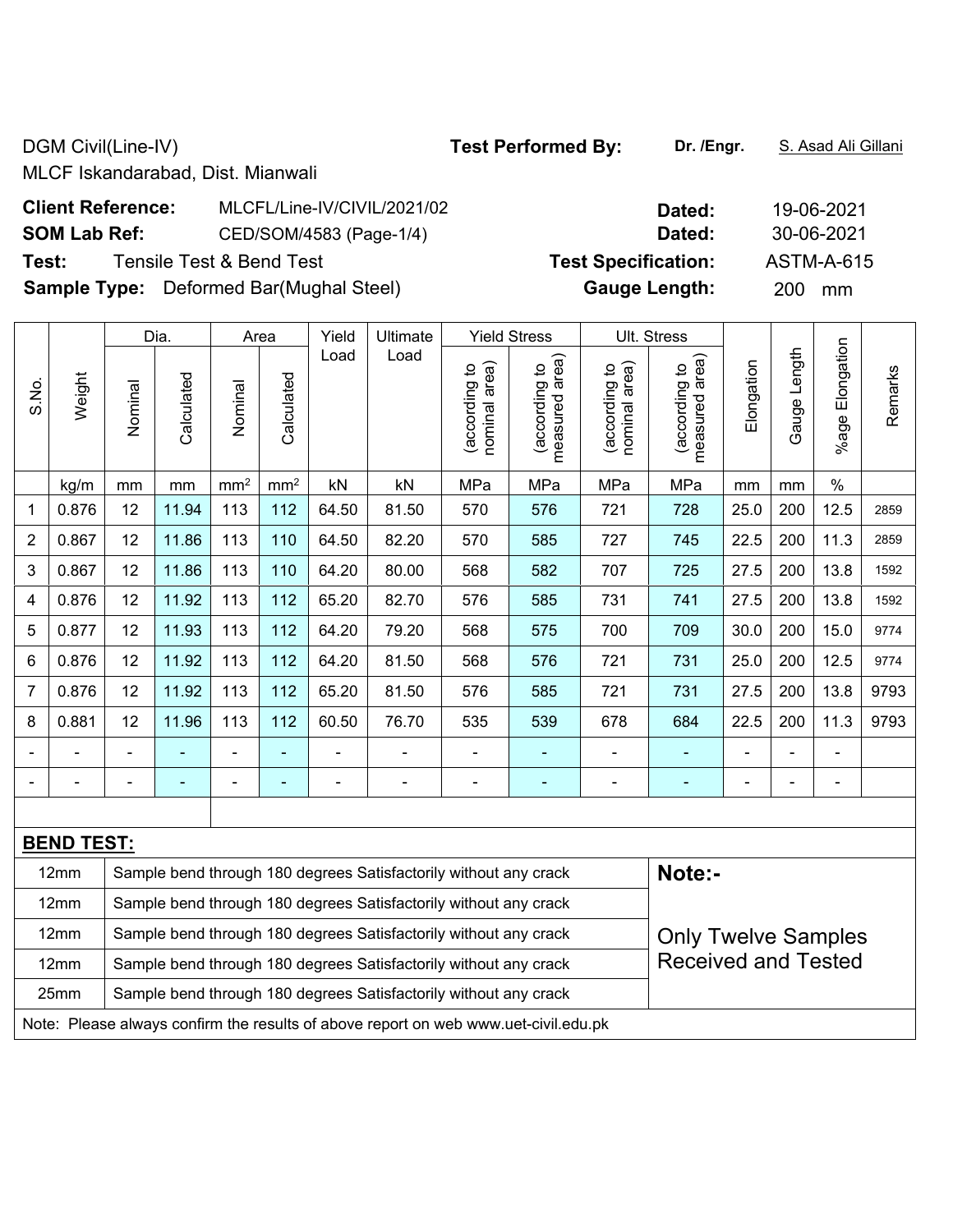DGM Civil(Line-IV) **Test Performed By:** Dr. /Engr. **S. Asad Ali Gillani** Ali Gillani

MLCF Iskandarabad, Dist. Mianwali

| <b>Client Reference:</b> | MLCFL/Line-IV/CIVIL/2021/02                    | Dated:                     | 19-06-2021 |
|--------------------------|------------------------------------------------|----------------------------|------------|
| <b>SOM Lab Ref:</b>      | CED/SOM/4583 (Page-2/4)                        | <b>Dated:</b>              | 30-06-2021 |
| Test:                    | Tensile Test & Bend Test                       | <b>Test Specification:</b> | ASTM-A-615 |
|                          | <b>Sample Type:</b> Deformed Bar(Mughal Steel) | <b>Gauge Length:</b>       | 200 mm     |

|                          |                                                         | Dia.                                                                       |                | Area                     | Yield                    | <b>Ultimate</b> |                | <b>Yield Stress</b>            |                                 | Ult. Stress                    |                                    |                          |                |                              |         |
|--------------------------|---------------------------------------------------------|----------------------------------------------------------------------------|----------------|--------------------------|--------------------------|-----------------|----------------|--------------------------------|---------------------------------|--------------------------------|------------------------------------|--------------------------|----------------|------------------------------|---------|
| S.No.                    | Weight                                                  | Nominal                                                                    | Calculated     | Nominal                  | Calculated               | Load            | Load           | nominal area)<br>(according to | measured area)<br>(according to | nominal area)<br>(according to | area)<br>(according to<br>measured | Elongation               | Gauge Length   | %age Elongation              | Remarks |
|                          | kg/m                                                    | mm                                                                         | mm             | mm <sup>2</sup>          | mm <sup>2</sup>          | kN              | kN             | MPa                            | MPa                             | MPa                            | MPa                                | mm                       | mm             | $\%$                         |         |
| 1                        | 1.549                                                   | 16                                                                         | 15.84          | 201                      | 197                      | 94.70           | 132.20         | 471                            | 481                             | 658                            | 672                                | 30.0                     | 200            | 15.0                         | 559     |
| $\overline{2}$           | 1.539                                                   | 16                                                                         | 15.80          | 201                      | 196                      | 99.00           | 136.70         | 492                            | 505                             | 680                            | 698                                | 27.5                     | 200            | 13.8                         | 559     |
| $\overline{\phantom{a}}$ | $\blacksquare$                                          | $\blacksquare$                                                             | ä,             | $\blacksquare$           | $\blacksquare$           | ä,              | $\blacksquare$ | $\blacksquare$                 | ÷,                              | $\blacksquare$                 | $\blacksquare$                     | $\blacksquare$           | ä,             | $\blacksquare$               |         |
|                          |                                                         | $\blacksquare$                                                             | $\blacksquare$ | $\blacksquare$           | $\blacksquare$           | $\blacksquare$  | $\blacksquare$ | $\blacksquare$                 | $\blacksquare$                  | $\blacksquare$                 | $\blacksquare$                     | $\overline{\phantom{a}}$ | $\blacksquare$ | $\blacksquare$               |         |
|                          |                                                         | $\blacksquare$                                                             | $\blacksquare$ | $\blacksquare$           | $\blacksquare$           | $\blacksquare$  | $\blacksquare$ | $\blacksquare$                 | ۰                               | $\blacksquare$                 | $\blacksquare$                     | $\blacksquare$           | $\blacksquare$ | $\blacksquare$               |         |
| $\overline{\phantom{a}}$ | $\blacksquare$                                          | $\overline{\phantom{a}}$                                                   | $\blacksquare$ | $\overline{\phantom{a}}$ | $\blacksquare$           | $\blacksquare$  | $\blacksquare$ | $\blacksquare$                 | $\blacksquare$                  | $\overline{a}$                 | $\blacksquare$                     | $\blacksquare$           | $\blacksquare$ | $\blacksquare$               |         |
|                          | $\blacksquare$                                          | $\blacksquare$                                                             | $\blacksquare$ | $\overline{\phantom{a}}$ | $\blacksquare$           | $\blacksquare$  | $\blacksquare$ | $\blacksquare$                 | ۰                               | $\blacksquare$                 | $\blacksquare$                     | $\overline{\phantom{a}}$ | $\blacksquare$ | $\blacksquare$               |         |
|                          |                                                         | $\blacksquare$                                                             | $\blacksquare$ | $\blacksquare$           | $\overline{\phantom{a}}$ | $\blacksquare$  | $\blacksquare$ | $\blacksquare$                 |                                 | $\overline{\phantom{0}}$       | $\blacksquare$                     | $\overline{\phantom{0}}$ | L,             | $\blacksquare$               |         |
|                          |                                                         | ٠                                                                          |                | $\overline{\phantom{0}}$ | ÷                        | $\blacksquare$  |                |                                |                                 |                                |                                    |                          | $\blacksquare$ | $\blacksquare$               |         |
| $\overline{\phantom{a}}$ |                                                         | $\qquad \qquad \blacksquare$                                               |                | $\blacksquare$           | ۰                        | ÷               | $\blacksquare$ | $\qquad \qquad \blacksquare$   | ä,                              | $\overline{a}$                 | $\blacksquare$                     | ÷                        | -              | $\qquad \qquad \blacksquare$ |         |
|                          |                                                         |                                                                            |                |                          |                          |                 |                |                                |                                 |                                |                                    |                          |                |                              |         |
|                          | <b>BEND TEST:</b>                                       |                                                                            |                |                          |                          |                 |                |                                |                                 |                                |                                    |                          |                |                              |         |
|                          | 16mm                                                    | Note:-<br>Sample bend through 180 degrees Satisfactorily without any crack |                |                          |                          |                 |                |                                |                                 |                                |                                    |                          |                |                              |         |
|                          |                                                         |                                                                            |                |                          |                          |                 |                |                                |                                 |                                |                                    |                          |                |                              |         |
|                          | <b>Only Three Samples</b><br><b>Received and Tested</b> |                                                                            |                |                          |                          |                 |                |                                |                                 |                                |                                    |                          |                |                              |         |
|                          |                                                         |                                                                            |                |                          |                          |                 |                |                                |                                 |                                |                                    |                          |                |                              |         |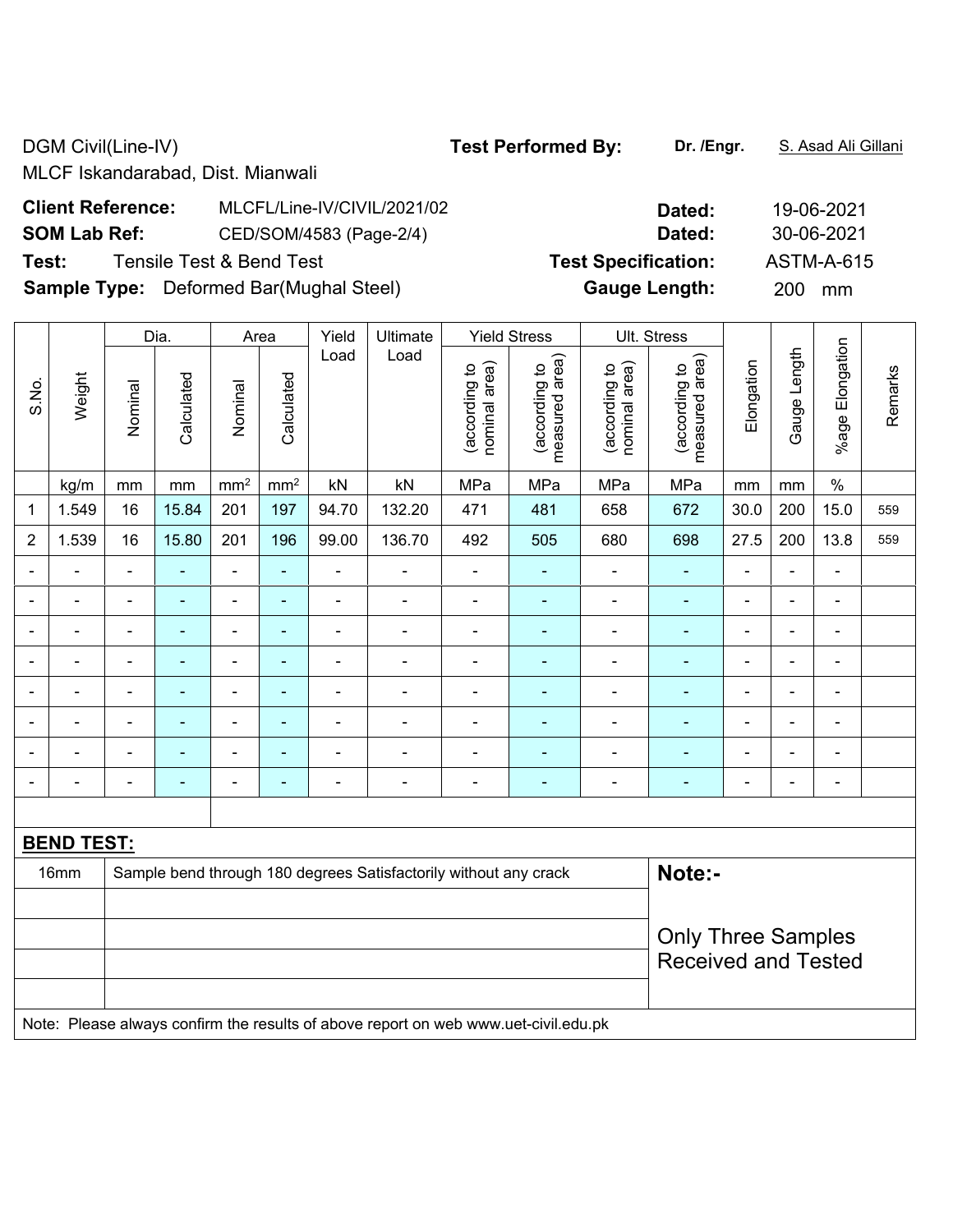DGM Civil(Line-IV) **Test Performed By:** Dr. /Engr. **S. Asad Ali Gillani** 

MLCF Iskandarabad, Dist. Mianwali

| <b>Client Reference:</b> | MLCFL/Line-IV/CIVIL/2021/02                    | Dated:                     | 19-06-2021 |
|--------------------------|------------------------------------------------|----------------------------|------------|
| <b>SOM Lab Ref:</b>      | CED/SOM/4583 (Page-3/4)                        | Dated:                     | 30-06-2021 |
| Test:                    | Tensile Test & Bend Test                       | <b>Test Specification:</b> | ASTM-A-615 |
|                          | <b>Sample Type:</b> Deformed Bar(Mughal Steel) | <b>Gauge Length:</b>       | 200 mm     |

|                                                                          |                                                                          |                                                                  | Dia.           |                 | Area            | Yield  | Ultimate                 |                                | <b>Yield Stress</b>             |                                | Ult. Stress                        |                |                |                       |         |
|--------------------------------------------------------------------------|--------------------------------------------------------------------------|------------------------------------------------------------------|----------------|-----------------|-----------------|--------|--------------------------|--------------------------------|---------------------------------|--------------------------------|------------------------------------|----------------|----------------|-----------------------|---------|
| S.No.                                                                    | Weight                                                                   | Nominal                                                          | Calculated     | Nominal         | Calculated      | Load   | Load                     | nominal area)<br>(according to | measured area)<br>(according to | nominal area)<br>(according to | area)<br>(according to<br>measured | Elongation     | Gauge Length   | Elongation<br>$%$ age | Remarks |
|                                                                          | kg/m                                                                     | mm                                                               | mm             | mm <sup>2</sup> | mm <sup>2</sup> | kN     | kN                       | MPa                            | MPa                             | MPa                            | MPa                                | mm             | mm             | $\frac{0}{0}$         |         |
| 1                                                                        | 2.430                                                                    | 20                                                               | 19.87          | 314             | 310             | 143.20 | 185.20                   | 456                            | 462                             | 590                            | 598                                | 32.5           | 200            | 16.3                  | 552     |
| 2                                                                        | 2.447                                                                    | 20                                                               | 19.92          | 314             | 312             | 188.20 | 226.70                   | 599                            | 604                             | 722                            | 728                                | 25.0           | 200            | 12.5                  | 552     |
| 3                                                                        | 2.453                                                                    | 20                                                               | 19.95          | 314             | 313             | 175.70 | 224.70                   | 559                            | 563                             | 715                            | 720                                | 30.0           | 200            | 15.0                  | 553     |
| 4                                                                        | 2.479                                                                    | 20                                                               | 20.05          | 314             | 316             | 189.70 | 238.20                   | 604                            | 601                             | 758                            | 755                                | 25.0           | 200            | 12.5                  | 553     |
| 5                                                                        | 2.427                                                                    | 20                                                               | 19.84          | 314             | 309             | 177.70 | 221.70                   | 566                            | 575                             | 706                            | 718                                | 25.0           | 200            | 12.5                  | 554     |
| 6                                                                        | 2.440                                                                    | 20                                                               | 19.89          | 314             | 311             | 172.20 | 217.50                   | 548                            | 555                             | 692                            | 700                                | 32.5           | 200            | 16.3                  | 554     |
|                                                                          |                                                                          | $\blacksquare$                                                   |                | ä,              | ÷               |        |                          | $\blacksquare$                 |                                 |                                |                                    | $\blacksquare$ | $\blacksquare$ | $\blacksquare$        |         |
|                                                                          |                                                                          |                                                                  | $\blacksquare$ | $\blacksquare$  | ÷               |        |                          |                                |                                 |                                | $\overline{\phantom{0}}$           |                | ä,             | L,                    |         |
|                                                                          |                                                                          |                                                                  |                |                 |                 |        |                          | $\overline{\phantom{0}}$       |                                 |                                |                                    |                | L              | $\blacksquare$        |         |
|                                                                          |                                                                          | $\blacksquare$                                                   |                | $\blacksquare$  | ۰               |        | $\overline{\phantom{0}}$ | $\blacksquare$                 |                                 |                                |                                    | $\blacksquare$ | $\blacksquare$ | $\blacksquare$        |         |
|                                                                          |                                                                          |                                                                  |                |                 |                 |        |                          |                                |                                 |                                |                                    |                |                |                       |         |
|                                                                          | <b>BEND TEST:</b>                                                        |                                                                  |                |                 |                 |        |                          |                                |                                 |                                |                                    |                |                |                       |         |
|                                                                          | 20mm                                                                     | Sample bend through 180 degrees Satisfactorily without any crack |                |                 |                 |        |                          |                                |                                 |                                | Note:-                             |                |                |                       |         |
| 20mm<br>Sample bend through 180 degrees Satisfactorily without any crack |                                                                          |                                                                  |                |                 |                 |        |                          |                                |                                 |                                |                                    |                |                |                       |         |
|                                                                          | 20mm<br>Sample bend through 180 degrees Satisfactorily without any crack |                                                                  |                |                 |                 |        |                          |                                | <b>Only Nine Samples</b>        |                                |                                    |                |                |                       |         |
|                                                                          |                                                                          |                                                                  |                |                 |                 |        |                          |                                |                                 | <b>Received and Tested</b>     |                                    |                |                |                       |         |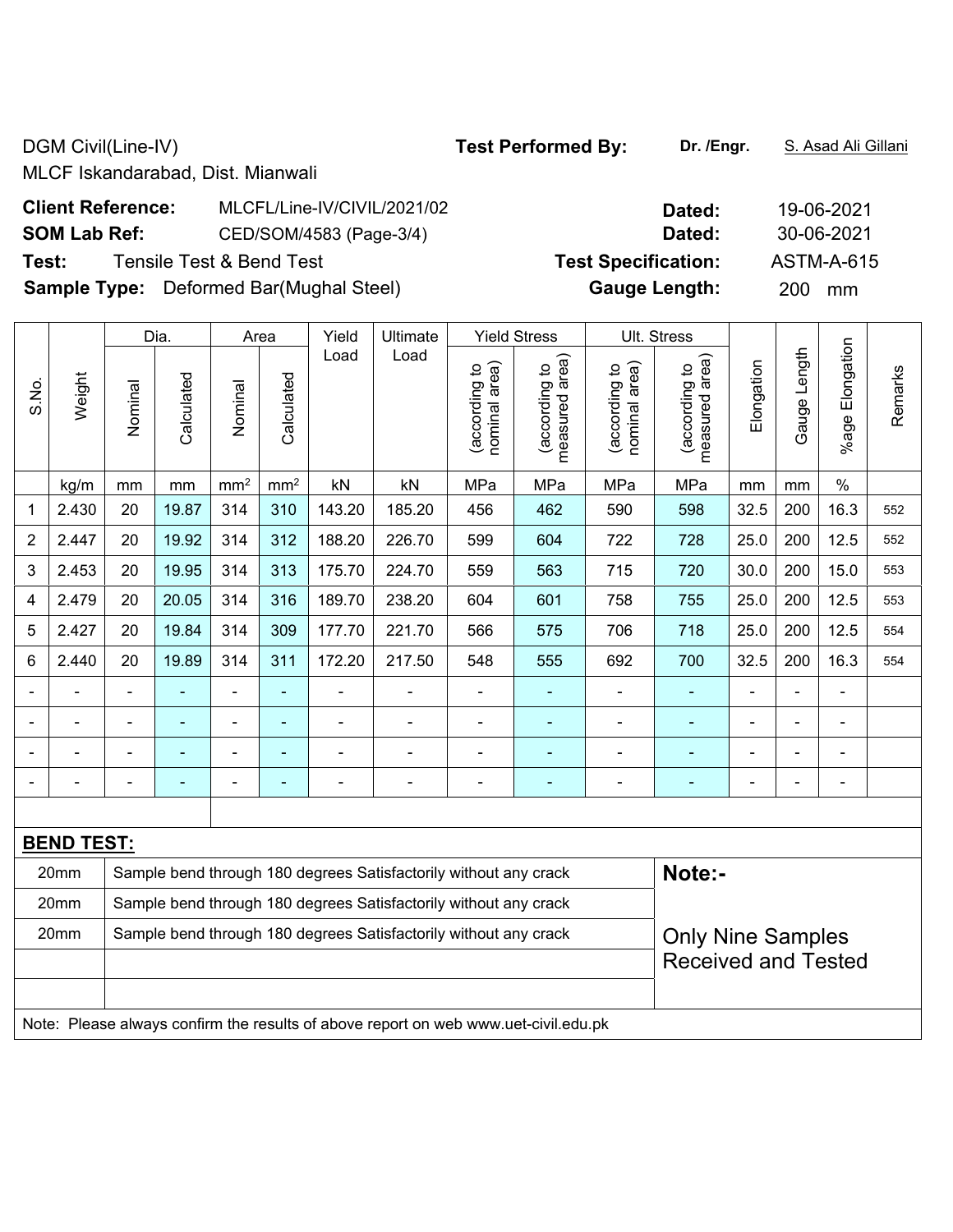DGM Civil(Line-IV) **Test Performed By:** Dr. /Engr. **S. Asad Ali Gillani** Ali Gillani

MLCF Iskandarabad, Dist. Mianwali

| <b>Client Reference:</b> | MLCFL/Line-IV/CIVIL/2021/02                    | Dated:                     | 19-06-2021       |
|--------------------------|------------------------------------------------|----------------------------|------------------|
| <b>SOM Lab Ref:</b>      | CED/SOM/4583 (Page-4/4)                        | Dated:                     | 30-06-2021       |
| Test:                    | Tensile Test & Bend Test                       | <b>Test Specification:</b> | ASTM-A-615       |
|                          | <b>Sample Type:</b> Deformed Bar(Mughal Steel) | <b>Gauge Length:</b>       | <b>200</b><br>mm |

|                |                   |                                                                  | Dia.           |                 | Area            | Yield          | Ultimate       |                                | <b>Yield Stress</b>                         |                                | Ult. Stress                     |                |                |                      |         |
|----------------|-------------------|------------------------------------------------------------------|----------------|-----------------|-----------------|----------------|----------------|--------------------------------|---------------------------------------------|--------------------------------|---------------------------------|----------------|----------------|----------------------|---------|
| S.No.          | Weight            | Nominal                                                          | Calculated     | Nominal         | Calculated      | Load           | Load           | nominal area)<br>(according to | (according to<br>measured area)<br>measured | nominal area)<br>(according to | (according to<br>measured area) | Elongation     | Gauge Length   | Elongation<br>%age I | Remarks |
|                | kg/m              | mm                                                               | mm             | mm <sup>2</sup> | mm <sup>2</sup> | kN             | kN             | MPa                            | MPa                                         | MPa                            | MPa                             | mm             | mm             | $\%$                 |         |
| 1              | 3.854             | 25                                                               | 25.00          | 491             | 491             | 282.00         | 357.50         | 574                            | 575                                         | 728                            | 729                             | 25.0           | 200            | 12.5                 | 12      |
| $\overline{2}$ | 3.853             | 25                                                               | 25.00          | 491             | 491             | 282.60         | 360.00         | 576                            | 576                                         | 733                            | 734                             | 25.0           | 200            | 12.5                 | 12      |
| 3              | 3.837             | 25                                                               | 24.95          | 491             | 489             | 306.00         | 371.70         | 623                            | 627                                         | 757                            | 761                             | 25.0           | 200            | 12.5                 | 526     |
| 4              | 3.828             | 25                                                               | 24.92          | 491             | 488             | 309.00         | 374.20         | 629                            | 634                                         | 762                            | 768                             | 25.0           | 200            | 12.5                 | 526     |
| $\blacksquare$ | ÷                 | $\blacksquare$                                                   | $\blacksquare$ | ä,              | ÷,              | $\blacksquare$ | $\blacksquare$ | $\blacksquare$                 | ۰                                           | ÷                              | $\blacksquare$                  | ä,             | $\overline{a}$ | $\blacksquare$       |         |
|                | $\blacksquare$    | $\blacksquare$                                                   | $\blacksquare$ | $\blacksquare$  | $\blacksquare$  | $\blacksquare$ | $\blacksquare$ | $\blacksquare$                 | ÷                                           | $\overline{\phantom{0}}$       | $\blacksquare$                  | $\blacksquare$ | $\blacksquare$ | $\blacksquare$       |         |
|                | ÷                 | $\blacksquare$                                                   | ÷              | $\blacksquare$  | ٠               | $\blacksquare$ | $\blacksquare$ | ÷                              | ۰                                           | ÷                              | $\blacksquare$                  | $\blacksquare$ | $\blacksquare$ | $\blacksquare$       |         |
|                |                   |                                                                  | $\blacksquare$ | ۰               | $\blacksquare$  |                |                |                                |                                             | $\blacksquare$                 | ÷                               |                |                | $\blacksquare$       |         |
|                |                   |                                                                  | ٠              | ÷               | $\blacksquare$  |                |                |                                |                                             |                                |                                 | $\blacksquare$ |                | $\blacksquare$       |         |
|                |                   |                                                                  | ÷              | ÷               | ÷               | Ē,             |                | ÷                              | ۰                                           | ÷                              | $\blacksquare$                  | L,             |                | ÷,                   |         |
|                |                   |                                                                  |                |                 |                 |                |                |                                |                                             |                                |                                 |                |                |                      |         |
|                | <b>BEND TEST:</b> |                                                                  |                |                 |                 |                |                |                                |                                             |                                |                                 |                |                |                      |         |
|                | 25mm              | Sample bend through 180 degrees Satisfactorily without any crack |                |                 |                 |                |                |                                |                                             | Note:-                         |                                 |                |                |                      |         |
|                | 25mm              | Sample bend through 180 degrees Satisfactorily without any crack |                |                 |                 |                |                |                                |                                             |                                |                                 |                |                |                      |         |
|                |                   |                                                                  |                |                 |                 |                |                |                                |                                             |                                | <b>Only Six Samples</b>         |                |                |                      |         |
|                |                   |                                                                  |                |                 |                 |                |                |                                |                                             |                                | <b>Received and Tested</b>      |                |                |                      |         |
|                |                   |                                                                  |                |                 |                 |                |                |                                |                                             |                                |                                 |                |                |                      |         |
|                |                   |                                                                  |                |                 |                 |                |                |                                |                                             |                                |                                 |                |                |                      |         |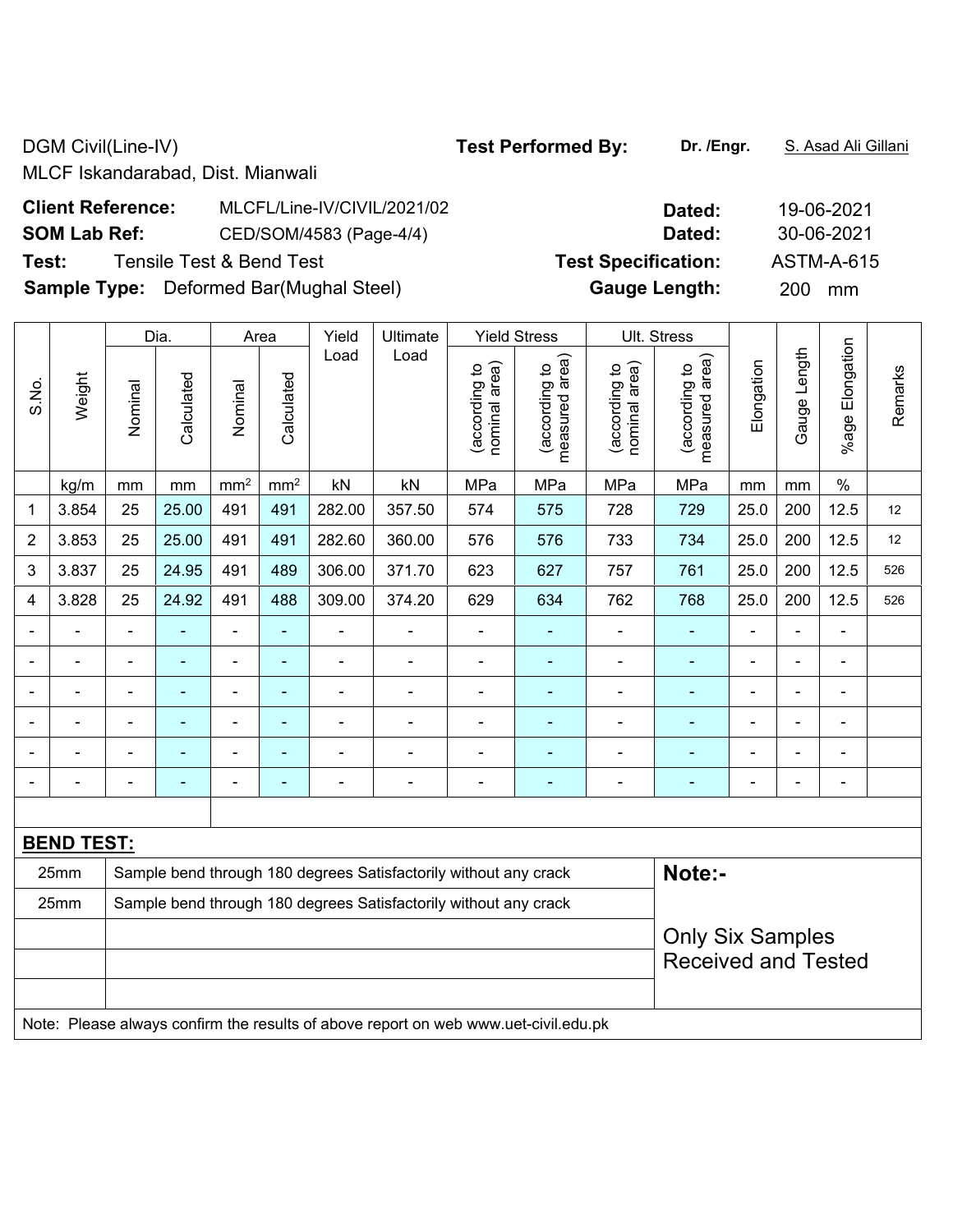Head Office Karachi

# **Client Reference:** nil **Dated:** 30-06-2021

# **SOM Lab Ref:** CED/SOM/4585 (Page-1/1) **Dated:** 30-06-2021

**Test:** Tension Test Bend Test **Test Specification:** ASTM-A 615

**Sample Type:** Deformed Bar(Amreli Steel) **Gauge Length:** 200 mm

|                | Dia.              |                                                                                                |                | Area                         |                 | Yield          | Ultimate                                                                            |                                | <b>Yield Stress</b>             |                                | Ult. Stress                     |                          |                |                          |         |
|----------------|-------------------|------------------------------------------------------------------------------------------------|----------------|------------------------------|-----------------|----------------|-------------------------------------------------------------------------------------|--------------------------------|---------------------------------|--------------------------------|---------------------------------|--------------------------|----------------|--------------------------|---------|
| S.No.          | Weight            | Nominal                                                                                        | Calculated     | Nominal                      | Calculated      | Load           | Load                                                                                | nominal area)<br>(according to | measured area)<br>(according to | (according to<br>nominal area) | measured area)<br>(according to | Elongation               | Gauge Length   | Elongation<br>%age       | Remarks |
|                | kg/m              | mm                                                                                             | mm             | mm <sup>2</sup>              | mm <sup>2</sup> | kN             | kN                                                                                  | MPa                            | MPa                             | MPa                            | MPa                             | mm                       | mm             | $\%$                     |         |
| 1              | 3.832             | 25                                                                                             | 24.93          | 491                          | 488             | 250.00         | 315.20                                                                              | 509                            | 513                             | 642                            | 646                             | 35.0                     | 200            | 17.5                     |         |
| $\overline{2}$ | 2.240             | 20                                                                                             | 19.06          | 314                          | 285             | 143.70         | 175.70                                                                              | 457                            | 504                             | 559                            | 616                             | 32.5                     | 200            | 16.3                     |         |
| 3              | 1.552             | 16                                                                                             | 15.87          | 201                          | 198             | 96.70          | 122.20                                                                              | 481                            | 490                             | 608                            | 619                             | 30.0                     | 200            | 15.0                     |         |
| 4              | 0.884             | 12                                                                                             | 11.97          | 113                          | 113             | 57.00          | 70.50                                                                               | 504                            | 507                             | 623                            | 627                             | 30.0                     | 200            | 15.0                     |         |
|                |                   | $\blacksquare$                                                                                 | ä,             | ÷,                           | ä,              | ÷              | ÷                                                                                   | $\blacksquare$                 | $\blacksquare$                  | $\blacksquare$                 | ÷,                              | $\blacksquare$           | L,             | ä,                       |         |
|                |                   | $\blacksquare$                                                                                 | ä,             | ۰                            | ٠               | ÷              | $\blacksquare$                                                                      | $\blacksquare$                 | $\blacksquare$                  | $\blacksquare$                 | $\blacksquare$                  | $\blacksquare$           | L,             | $\overline{\phantom{a}}$ |         |
|                |                   | $\blacksquare$                                                                                 | $\blacksquare$ | $\qquad \qquad \blacksquare$ | ٠               | ÷              | $\blacksquare$                                                                      | $\blacksquare$                 | $\blacksquare$                  | $\blacksquare$                 | $\blacksquare$                  | $\overline{\phantom{a}}$ | L              | $\blacksquare$           |         |
|                | ۳                 | $\blacksquare$                                                                                 | ä,             | ÷,                           | ٠               | $\blacksquare$ | $\blacksquare$                                                                      | $\blacksquare$                 | $\blacksquare$                  | $\blacksquare$                 | $\blacksquare$                  | $\blacksquare$           | L,             | $\blacksquare$           |         |
|                |                   |                                                                                                |                | $\blacksquare$               | ۰               |                | ä,                                                                                  | L,                             | $\blacksquare$                  |                                | ä,                              | ä,                       |                | ä,                       |         |
|                |                   |                                                                                                |                |                              |                 |                |                                                                                     | $\blacksquare$                 | ٠                               |                                | ۰                               |                          | $\blacksquare$ | $\overline{\phantom{0}}$ |         |
|                |                   |                                                                                                |                |                              |                 |                |                                                                                     |                                |                                 |                                |                                 |                          |                |                          |         |
|                | <b>BEND TEST:</b> |                                                                                                |                |                              |                 |                |                                                                                     |                                |                                 |                                |                                 |                          |                |                          |         |
|                | 25mm              | Note:-<br>Sample bend through 180 degrees Satisfactorily without any crack                     |                |                              |                 |                |                                                                                     |                                |                                 |                                |                                 |                          |                |                          |         |
|                | 20mm              |                                                                                                |                |                              |                 |                | Sample bend through 180 degrees Satisfactorily without any crack                    |                                |                                 |                                |                                 |                          |                |                          |         |
|                | 16mm              | Sample bend through 180 degrees Satisfactorily without any crack<br><b>Only Eight Samples</b>  |                |                              |                 |                |                                                                                     |                                |                                 |                                |                                 |                          |                |                          |         |
|                | 12mm              | <b>Received and Tested</b><br>Sample bend through 180 degrees Satisfactorily without any crack |                |                              |                 |                |                                                                                     |                                |                                 |                                |                                 |                          |                |                          |         |
|                |                   |                                                                                                |                |                              |                 |                |                                                                                     |                                |                                 |                                |                                 |                          |                |                          |         |
|                |                   |                                                                                                |                |                              |                 |                | Note: Please always confirm the results of above report on web www.uet-civil.edu.pk |                                |                                 |                                |                                 |                          |                |                          |         |

| Amreli Steels Limited | <b>Test Performed By:</b> | Dr. /Engr. | S. Asad Ali Gillani |
|-----------------------|---------------------------|------------|---------------------|
|-----------------------|---------------------------|------------|---------------------|

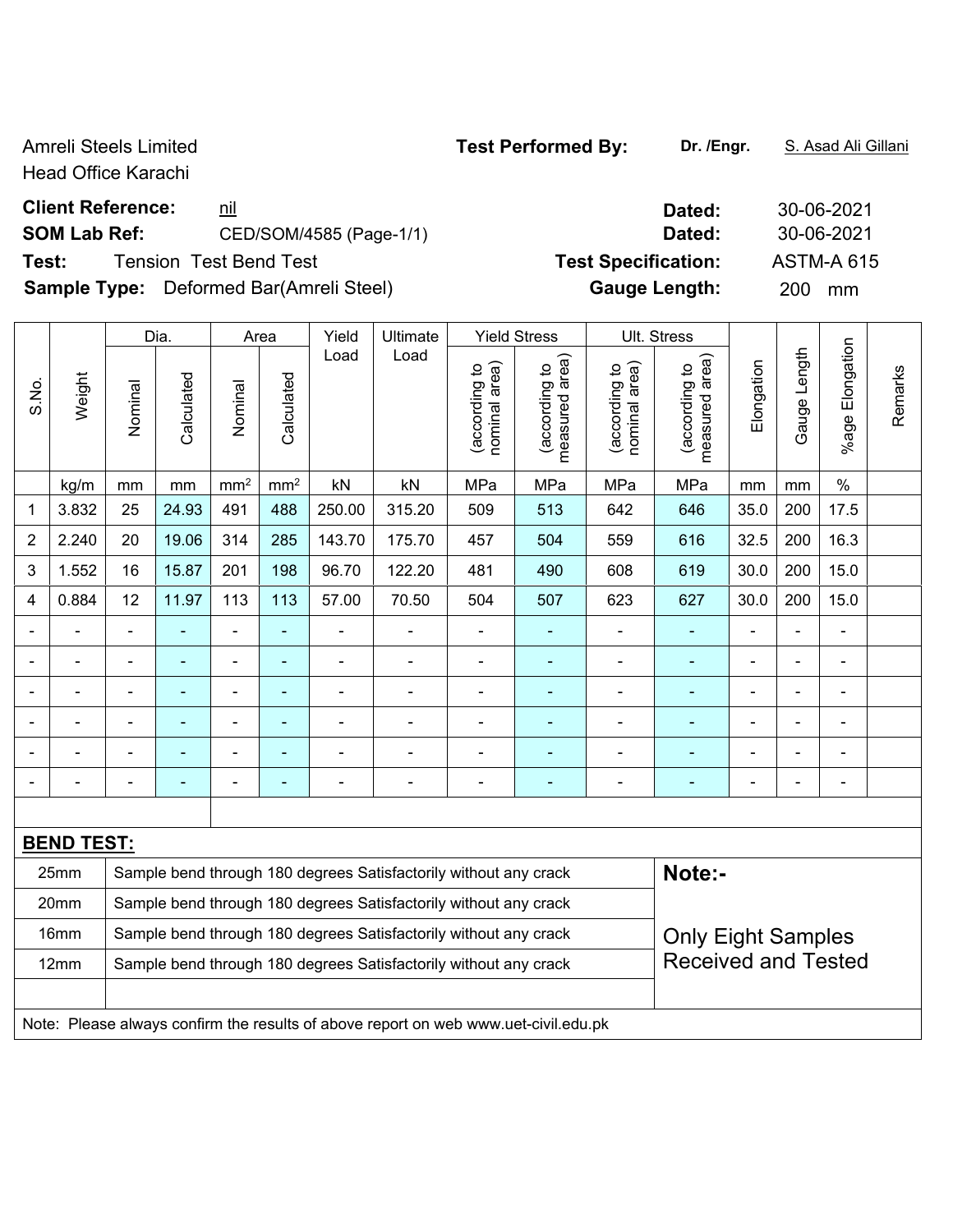#### **Test Performed By:** Dr. Syed Asad Ali Gillani

Imran Shaukat Manager Sales & Marketing Creative Electronics (Pvt) Ltd. 3-1, A2, Ali Road, Township, Lahore

**Client Reference:** CG/GRP/0786/R&D Dated: 28-06-2021 **SOM Laboratory Reference: CED/SOM/4586(Page-1/1) Dated: 30-06-2021 Test:** Stiffness Test & Tensile Test & Compressive Test **Sample Type:** GRP Pipe 400mm Diameter

#### **Stiffness Test (Parallel Plate Loading Test as per ASTM-D-2412)**

(GRP Pipe 400mm)

Total Length = 327 mm, External Diameter = 420 mm, Wall Thickness = 10.0 mm

|                                                                   |                                       |                                                                                               | <b>Stiffness (Corrected)</b> |                                                                                         |                       |  |  |
|-------------------------------------------------------------------|---------------------------------------|-----------------------------------------------------------------------------------------------|------------------------------|-----------------------------------------------------------------------------------------|-----------------------|--|--|
| Percentage<br><b>Reduction in</b><br>Diameter of<br><b>Sample</b> | <b>Compression</b><br>Load, P<br>(kN) | <b>Stiffness</b><br><b>Pipe Stiffness</b><br><b>Factor</b><br>(kN/m <sup>2</sup> )<br>$(N-m)$ |                              | <b>Specific</b><br><b>Tangential initial</b><br><b>Stiffness</b><br>(N/m <sup>2</sup> ) | <b>Remarks</b>        |  |  |
| 5%                                                                | 6.45                                  | 1015                                                                                          | 1303                         | 20362                                                                                   | No Crack Observed     |  |  |
| 10%                                                               | 10.80                                 | 917                                                                                           | 1177                         | 18389                                                                                   | No Crack Observed     |  |  |
| 12%                                                               | 12.95                                 | 944                                                                                           | 1212                         | 18930                                                                                   | No Crack Observed     |  |  |
| 16%                                                               | 15.5                                  | 872                                                                                           | 1120                         | 17497                                                                                   | Delamination<br>Occur |  |  |

#### **Tensile Test**

| <b>Sample Type</b> | Size of Sample (mm) | <b>Ultimate Load (kN)</b> | <b>Ultimate Stress (MPa)</b> |  |  |
|--------------------|---------------------|---------------------------|------------------------------|--|--|
| GRP Pipe (400mm)   | $19.0 \times 10$    | 3.0                       | 15.789                       |  |  |